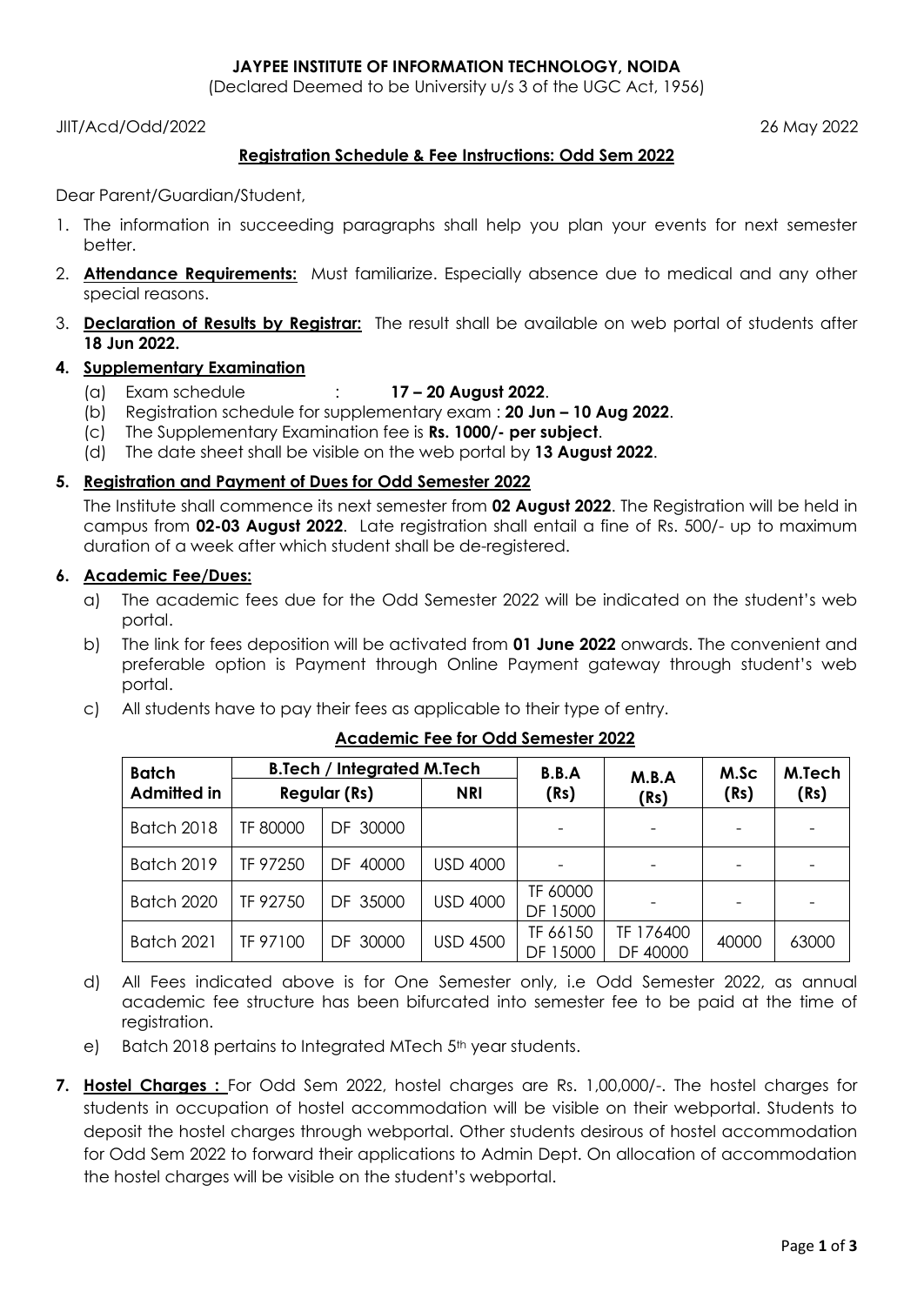# **8. Payment of Academic Fee Dues:**

- a) **Online through Payment Gateway:** Log on to your web portal on or after **01 June 2022** then click on link "Pay Fee on-Line". Click on the link <http://webportal.jiit.ac.in/jiitwebkiosk> (or copy paste in browser address bar). Mode of payment available in payment gateway:
	- Net banking Debit / Credit Card
	-
	- UPI
- **b) NEFT /RTGS through your bank :** Please mention following detail in your RTGS/NEFT request to be submitted to bank

| <b>Account Name</b> | $\mathbf{r}$ . The set of $\mathbf{r}$ | Jaypee Institute of Information Technology                                 |
|---------------------|----------------------------------------|----------------------------------------------------------------------------|
| <b>Account No.</b>  | $\sim$ 100 $\sim$                      | $J\Pi$                                                                     |
|                     |                                        | (Mention your Enrolment no after 'JIIT' e.g. JIITxxxxxxxx, JIIT99xxxxxxxx) |
| <b>IFSC Code</b>    | $\mathcal{L}$                          | ICIC0000104                                                                |
| <b>Bank Name</b>    | $\mathcal{L}$                          | <b>ICICI Bank</b>                                                          |
| <b>Branch</b>       |                                        | CMS Mumbai                                                                 |
| <b>Account Type</b> |                                        | Saving                                                                     |

# **c) Demand Draft / Pay order:**

- Draft / pay order favouring "Jaypee Institute of Information Technology" by all students.
- Payable at Delhi / Noida
- Mention your enrolment no, name and mobile no on the backside of DD.
- Demand Draft / Pay order shall be received only at

Jaypee Institute of Information Technology

Accounts Department A-10, Sec -62, Noida 201309 0120-2400973-76

9. Remittance Instructions for the payment of fees under NRI/ NRI sponsored/ Foreign Nationals Categories are given in Annexure attached.

### **10. Points for Emphasis:**

### a) **Cash payment not permitted**.

- b) The Integrated MTech students in 5th year are required to pay the academic fee as applicable for 2017 batch.
- c) In case of short fall due to any reason, the Accounts Deptt shall intimate the details to the students who shall be required to make up the amount at the earliest.
- d) In case of any discrepancy, same may be brought to the notice of Accounts department through Email at **fees@jiit.ac.in**
- e) Convenience fee / transaction charges by banks/payment gateways, if any, will be borne by the students.
- f) "Fee Due Note" can be downloaded from the student webportal.
- g) **Period of Fee Payment : 01 June – 15 July 2022.**

**REGISTRAR JIIT NOIDA**